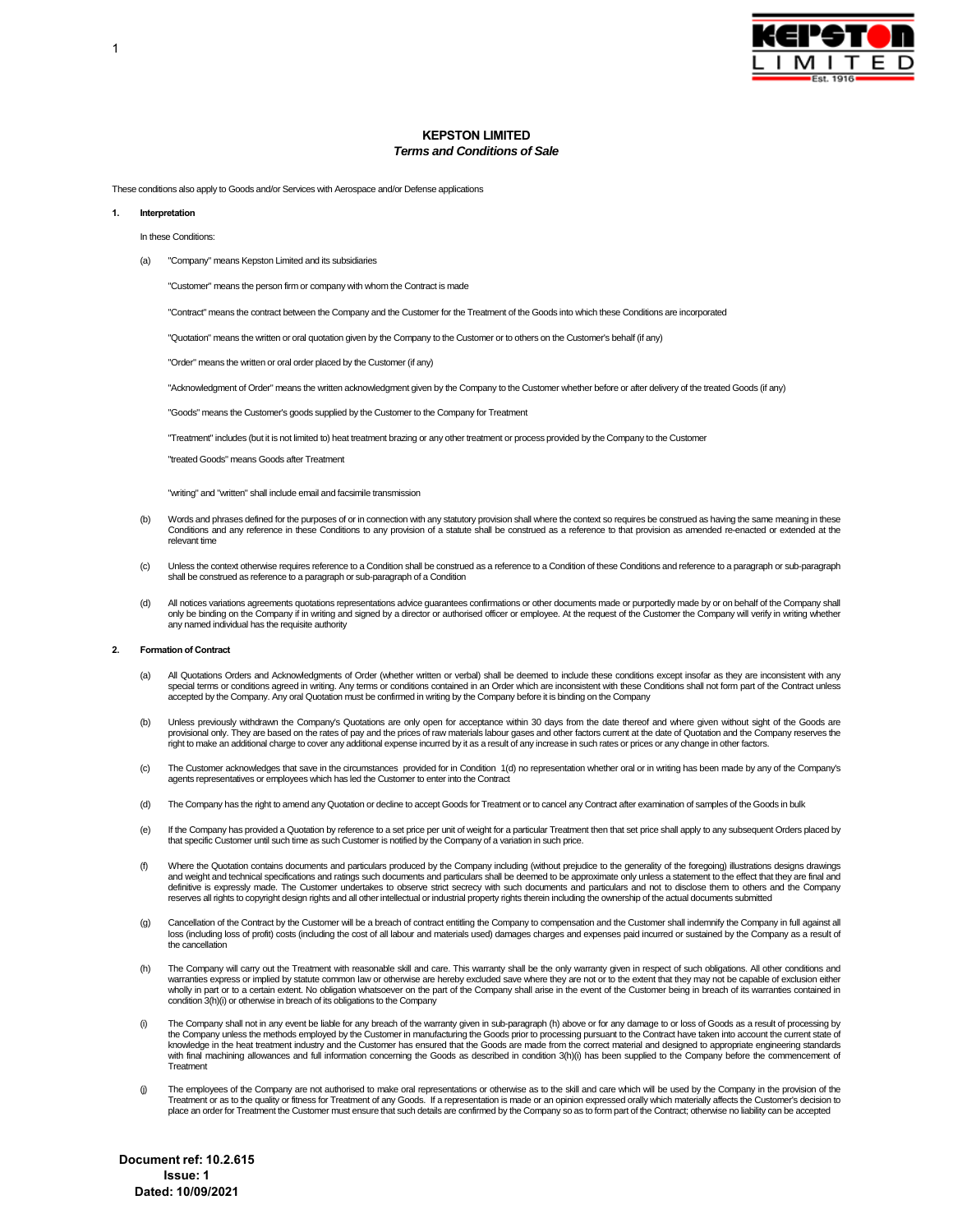- With the Order the Customer shall submit to the Company all information specifications drawings and technical descriptions necessary to enable the Company to provide the Treatment and the Customer alone shall be responsible for the accuracy of such information specifications drawings and technical descriptions and their suitability to the Goods.<br>The Company reserves the right not to commen deem necessary for such purpose
- (i) Unless otherwise agreed by the Company the Customer shall deliver the Goods to the premises of the Company at which the Treatment is to take place and shall be solely responsible for the costs and risks thereof. Goods despatched by the Customer to the Company for Treatment should be suitably packaged having regard inter alia but not limited to their manufacturing tolerances quality and value to the Customer weather conditions impact damage and other transport risks in materials which can be reused where appropriate by the Company for delivery of treated Goods. Where such materials are not reusable or in the opinion of the Company deemed inadequate for packing treated Goods the Company will pack treated Goods as it deems appropriate and any additional costs so incurred shall be charged to the Customer. The Company does not accept responsibility for any pallets cases cartons or other such materials delivered with the Goods although wherever possible will endeavour to return the same
	- (ii) In the event that the Goods are transported by the Company's vehicles then insurance during such transportation (but not covering loading or unloading of the Goods) will be provided by the Company. Any liability of the Company in respect of loss or damage to Goods in transit in respect of which the Company has effected insurance shall not exceed the amount (if any) paid to the Company under such insurance policy. Details of the present limit under the Company's inland transit insurance can be<br>supplied upon request. The obligations of the Customer
- (m) The Company will not be liable for any loss or damage to Goods for which the Company is not insured
- (n) The Company and the Customer acknowledge that the terms and conditions herein have been given due consideration and that they have been considered fair and reasonable by both parties

### **3. Prices and Payment**

- a) Unless otherwise stated in the Quotation all prices quoted are the price of the Treatment (excluding VAT) ex-works and do not include packaging or insurance (save any insurance<br>provided pursuant to condition 2(I)(ii) ab express dispatch
- (b) All prices are quoted and payable in pounds sterling
- (c) All invoices fall due for payment in pounds sterling on the last day of the month following that of the date of the invoice. The time of payment of the price shall be of the essence of the Contract
- (d) For the purpose of calculating rates of interest a payment shall be deemed to have been received by the Company when the same is irrevocably and unconditionally credited to the Company's bank account. Any costs of clearing or discounting cheques bills of exchange bank giro payments or any other negotiable instruments shall be payable by the Custome
- (e) The Company will not be liable to pay interest on any payment made by the Customer before the same becomes due but without prejudice to its rights to claim damages the Company shall be entitled (without any prior notification) to charge interest (with monthly rests) at the rate of four per cent above Barclays Bank plc Base Lending Rate for the time being in force on any sums which remain unpaid after the same shall become due
- (f) If the Company shall notify the Customer of completion of the Treatment of part of the Goods payment of such part of the price as relates to the completed part of the Treatment shall become due and payable forthwith notwithstanding that the remainder of the Treatment shall not have been completed
- (g) The Customer shall not be entitled to withhold payment of any amount payable under the Contract because of any disputed claim of the Customer in respect of faulty Treatment or<br>any other alleged breach of contract nor s presently payable by the Company or for which the Company disputes liability
- (h) The Customer will pay to the Company all additional costs charges and expenses and any consequential loss which the Company incurs or sustains as a direct or indirect result in respect of or otherwise connected with the following: -
	- (i) if the Customer does not indicate to the Company plainly and correctly the type of Goods (including the make brand and grade of Goods to which Treatment is to be<br>applied) and fails to give to the Company correct and co
	- (ii) any variation agreed between the parties
	- (iii) any variation delay or suspension of the Contract arising from any act or omission of the Customer or any employee agent or contractor of the Customer or
	- (iv) by reason of any other circumstances for which the Company is not wholly responsible
- (i) The Company shall be entitled to appropriate as it thinks fit any payment received from the Customer to any debt outstanding in respect of the Contract or any other contract<br>between the Company and the Customer notwith

# **4. Cancellation and Suspension of the Contract**

- (a) This Condition applies if:
	- (i) any sum which is due and payable by the Customer to the Company whether under the Contract or otherwise remains unpaid for a period of seven days or
	- (ii) the Customer fails to take delivery of any Goods under any contract between the Customer and the Company otherwise than in accordance with the Customer's contractual rights or
	- (iii) the Customer fails to supply the Company with instructions for despatch of the treated Goods within 7 days of notice being given to the Customer that the same are ready for despatch or
	- (iv) the Customer commits any breach of Contract which is incapable of remedy or which if the same be capable of remedy it fails to remedy within 14 days of the Company's written notice so to do or
	- (v) unforeseen events including (without prejudice to the generality thereof) those referred to in Condition 5(f) materially affect the commercial effect of the Contract or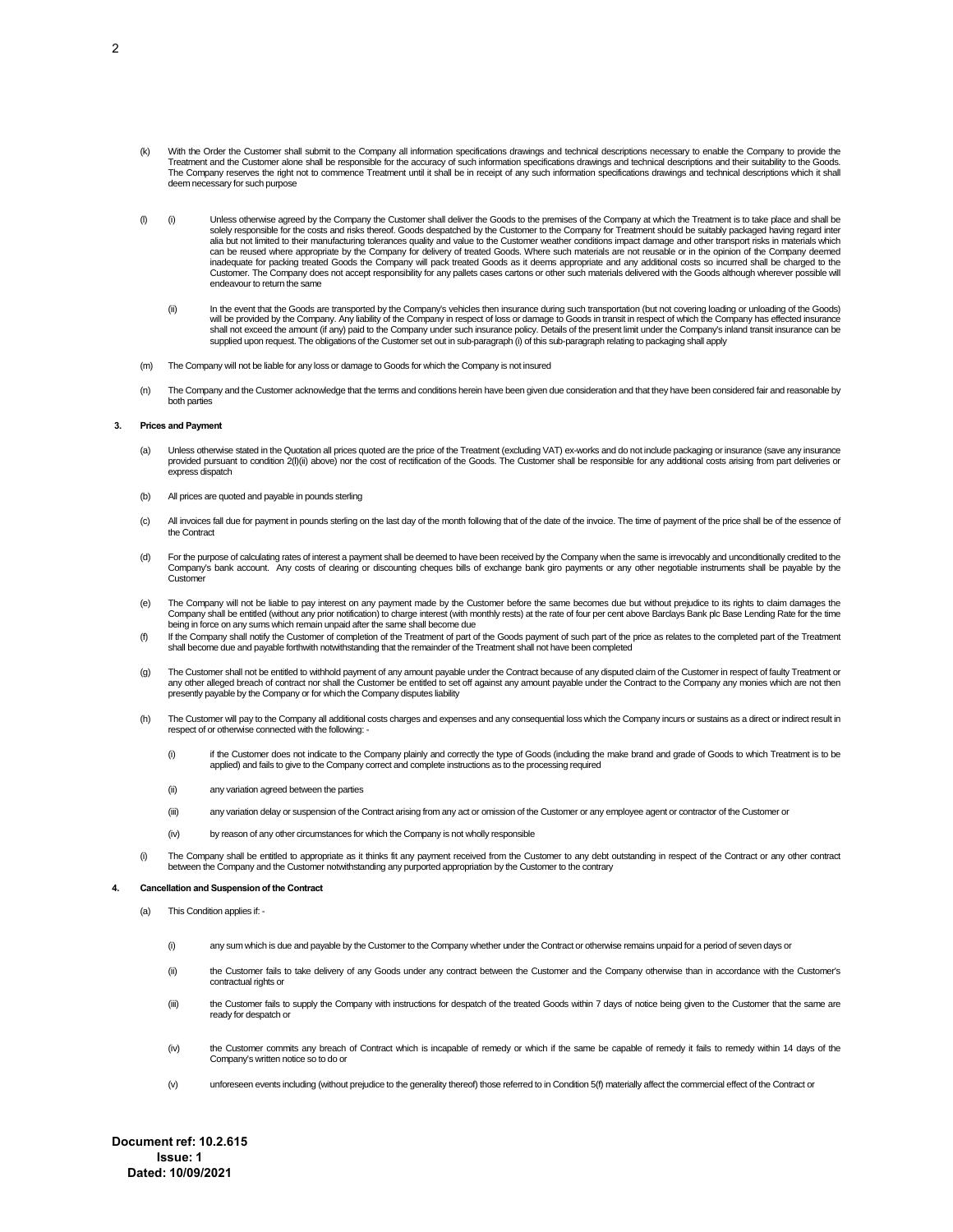- (vi) if any distress or execution shall be levied on the Customer's assets or if the Customer (being an individual) or any one of them if more than one shall make an offer to make any arrangement or composition with any one or more of his creditors or has an interim or final bankruptcy order made against him or becomes subject to any<br>voluntary arrangement or is sequestrated or if the Customer ( reconstruction or amalgamation) or has a receiver or administrative receiver appointed over all or any of its assets or is deemed under Section 123 of the Insolvency Act 1986 to be unable to pay its debts or
- (vii) the Customer ceases or threatens to cease to carry on business or
- (viii) the Company reasonably apprehends that any of the events mentioned in sub-paragraphs (vi) or (vii) hereof is about to occur in relation to the Customer and notifies the Customer accordingly or
- (ix) in the reasonable opinion of the Company the credit rating of the Customer is reduced or
- (x) and to the extent that the value of the Goods delivered but not paid for exceeds or if delivered would exceed the Customer's credit limit whether or not advised to the Customer and whether or not payment is overdue or
- (xi) if the Company receives notice of any claim alleging that the Goods or any part thereof or any Treatment applied to the Goods infringe any patent copyright design right trade mark or other industrial or intellectual property rights of any other person or
- (xii) the Customer fails to provide any letter of credit bill of exchange or other security required by the Contract
- (b) If this Condition applies then without prejudice to any other right or remedy available to the Company the Company shall be entitled to cancel the Contract or suspend any further deliveries or make partial deliveries under the Contract without any liability to the Company and if the treated Goods have been delivered but not paid for the price shall become immediately due and payable notwithstanding any previous agreement or arrangement to the contrary
- (c) Notwithstanding any such termination or suspension in accordance with paragraph (b) above the Customer shall pay the Company at the Contract rate for all work done (including all costs of transportation) and materials used up to and including the date of suspension or termination and shall in addition indemnify the Company against any resulting loss damage or expense incurred by the Company in connection with the non-performance of the Contract including the cost of any material plant or tools used or intended to be used<br>therefor and the cost of labour and other overh
- (d) The Customer cannot cancel the Contract without the written consent of the Company
- (e) Should the Customer delay postpone call off or cancel its Order or purport to do so then the Company shall be entitled to payment for work already carried out and the materials especially ordered to comply with the original Order

### **5. Delivery**

- (a) Delivery of the treated Goods shall be made by the Customer collecting the treated Goods at the Company's premises at any time after the Company has notified the Customer that the treated Goods are ready for collection or if some other place for delivery is agreed by the Company by the Company delivering the treated Goods to that place
- (b) Any dates quoted for delivery of the treated Goods are approximate and are given for information only and shall under no circumstances be essential terms. A delay in delivery including delivering later than the date or dates provided in the Contract shall not constitute a breach of contract and shall not entitle the Customer to avoid the Contract or to any other remedy unless the Company has guaranteed the date of delivery in a written warranty which expressly modifies the provision of this Condition
- (c) If the Goods are not received within seven days after the receipt of the relevant invoice by the Customer then the Company must be notified immediately
- d) In any case where the Company has agreed in writing to both a guaranteed delivery date and an agreed daily sum by way of pre-estimated damages for failure to deliver in<br>https://www.in.in.pupperdaily.sum.by way or the wa
- e) Where the treated Goods are to be delivered in instalments each delivery shall constitute a separate contract and failure by the Company to deliver any one or more of the<br>instalments in accordance with these Conditions whole as repudiated
- (f) The Company shall not be liable to the Customer or be deemed to be in breach of the Contract by reason of any delay in performing or any failure to perform any of the Company's obligations in relation to the Goods if the delay or failure was due to any cause beyond the Company's reasonable control. In such circumstances the Company shall be entitled at<br>its absolute discretion partially or totally period is extended as a result of such suspension by more than three months the Contract may be terminated as regards any Goods then undelivered by either party by written notice to the other but such termination shall be without prejudice to the Company's rights to require the Customer to take delivery and to pay for the treatment of such Goods as<br>are or may be available for delivery and to Contract has not been completed by the Company up to the date of service of the said notice and the Customer shall indemnify the Company against any resulting loss damage or expense incurred by the Company in connection with the non-performance of the Contract including the cost of any material plant or tools used or intended to be used therefor and the cost of labour and other overheads including a percentage in respect of profit and without prejudice to any rights which may have accrued to either party prior to the date of such termination. Furthermore if the Company is unable to meet the demands of all its Customers as a result of any such event the Company may allocate the available capacity for processing Goods among such Customers as the Company in its absolute discretion considers fit and without incurring any liability whatsoever to any Customers of the Company. Without prejudice to the generality of the foregoing the following shall be regarded as causes beyond the Company's reasonable control: -
	- (i) acts of God explosion flood tempest fire or other severe weather conditions or accident
	- (ii) war or threat of war sabotage insurrection civil disturbance or requisition
	- (iii) acts restrictions regulations bye-laws prohibitions or measures of any kind on the part of any governmental parliamentary or local authority
	- (iv) import or export regulations or embargoes
	- (v) strikes lock-outs or other industrial actions or trade disputes (whether involving employees of the Company or of a third party)
	- (vi) difficulties in obtaining raw materials labour fuel parts or machinery
	- (vii) power failure or breakdown in machinery
	- (viii) interruption or reduction in communications or means of transport
	- (ix) any other cause beyond the Company's control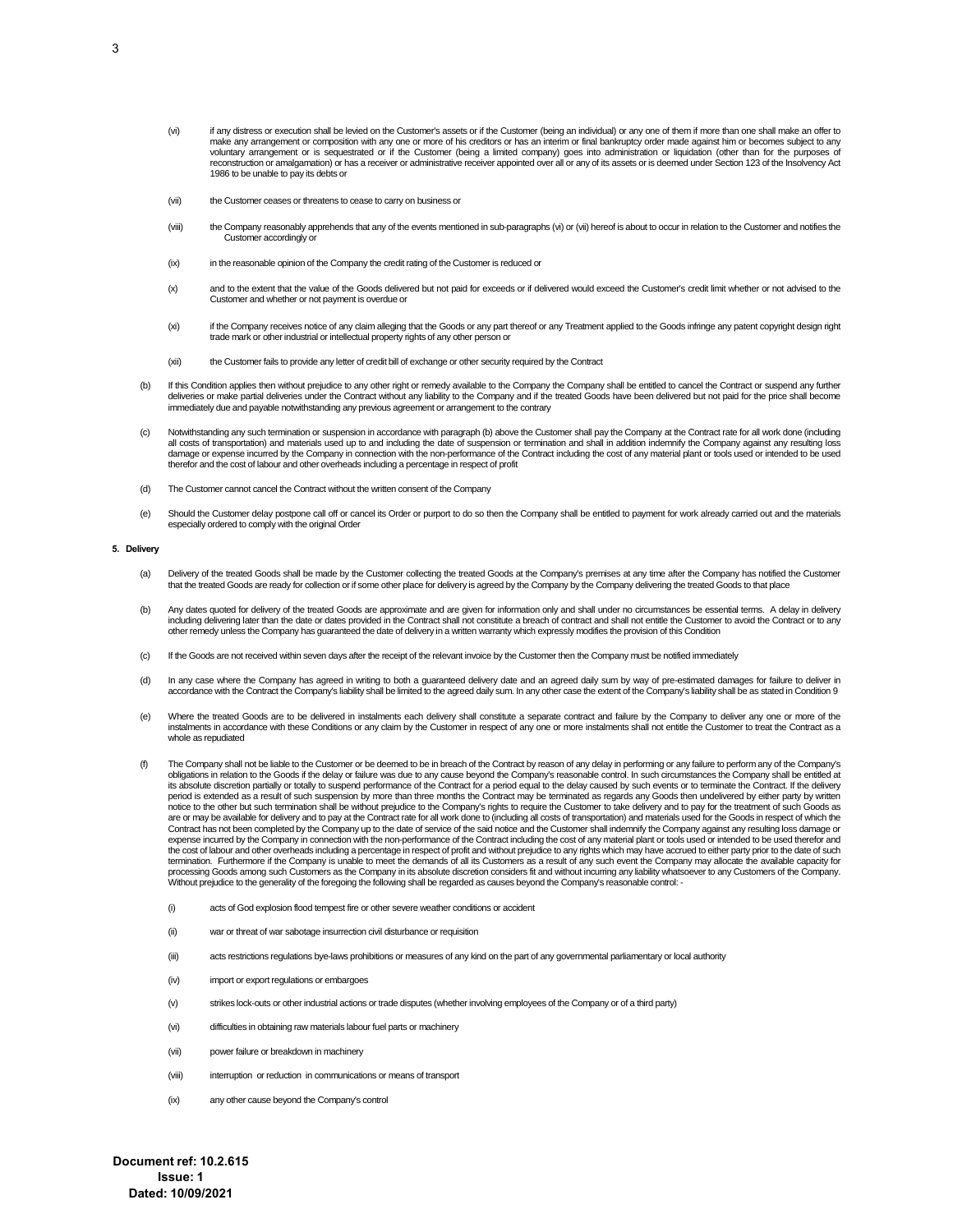- (a) If the Customer fails to take delivery of the treated Goods or fails to give the Company adequate delivery instructions at the time stated for delivery then without prejudice to any other right or remedy available to the Company the Company may: -
	- (i) arrange storage either at its works or at its option elsewhere on the Customer's behalf and all charges for storage insurance or demurrage shall be payable by the Customer or
	- (ii) sell the treated Goods at the best price readily obtainable and (after deducting all reasonable storage and selling expenses) account to the Customer for the excess over the price under the Contract or charge the Customer for any shortfall below the price under the Contract
- (h) The Company shall be permitted to deliver the treated Goods (or any part thereof) before the delivery date
- (i) Subject to the provisions of sub-paragraph (g) the Company shall have a general lien on all goods and property belonging to the Customer and such lien shall be exercisable in<br>respect of all sums lawfully due from the C in such manner and at such price as it thinks fit and to apply the proceeds towards such debt
- (j) The Company may store all or any part of the treated Goods at locations other than the Company's premises

### **6. Risk**

- (a) Goods are and remain at all times whilst at the Company's works at the entire risk of the Customer who shall be responsible for effecting and maintaining its own insurance cover in relation thereto it being hereby acknowledged by the Customer that the charges of the Company do not include insurance other than insurance during transportation (if any) as referred to in paragraph 2(I)(ii) above hereof and as limited therein. The Customer will hold on trust for the Company the proceeds of any insurance claim made by the Customer in respect of loss of or damage to the Goods to the extent of any liability of the Company to the Customer pursuant to paragraph 2(h) above or otherwise and will pay an amount<br>equal to such liability to the Company forthwith
- (b) Where the Contract provides for delivery of the treated Goods elsewhere than at the Company's premises the Company will entertain a claim by the Customer in respect of loss or damage in transit only if the Customer:
	- (i) gives written notice to the Company within 14 days after the date of the Company's advice note or other notification of the despatch of the treated Goods in the case of non-delivery or within seven working days of the delivery of the treated Goods in any other case and
	- (ii) where the treated Goods are transported by an independent freight carrier complies in all respects with the freight carrier's conditions of carriage for notifying claims for loss or damage in transit
- (c) The Customer is responsible in all cases for unloading the delivery vehicle and shall be responsible for all loss of or damage to the treated Goods during the course of such unloading

### **7. Sub-Contracting**

The Company may sub-contract the whole or any part of its obligations under the Contract unless specifically instructed otherwise in writing by the Customer without affecting the Company's obligations under the Contract. The Company may also store all or any part of the Goods on premises other than the Company's premises

### **8. Defects**

- (a) The Company shall (subject to the provisions of clause 9(c)) be under no liability:
	- (i) in respect of any defect in the Goods
	- (ii) in respect of any defect in the Goods or the treated Goods arising from any information drawing design or specification supplied by or on behalf of the Customer
	- (iii) in respect of any defect in the treated Goods arising from fair wear and tear wilful damage negligence abnormal working conditions failure to follow the Company's instructions (whether oral or in writing) or misuse of the treated Goods without the Company's approval
	- (iv) if the total price for the treated Goods has not been paid by the due date for payment
	- (v) and the Customer shall be deemed to have accepted the treated Goods and it shall be conclusively agreed that the Goods are in accordance with the Contract unless:
		- (aa) the Customer gives notice in accordance with paragraph (b) or
		- (bb) within seven days after receipt of the treated Goods or (in the event that the Goods have been transported by a third party carrier at the cost of the Company) within such time as will enable the Company to comply with the carrier's conditions of carriage and prior to their use or resale the Customer serves upon the Company a written notice specifying any defect in the quality or state of the treated Goods or other respect in which the treated Goods are not in accordance with the Contract which would be apparent upon careful inspection or by such testing as it is reasonable in all the circumstances for the Customer to undertake or stating why the treated Goods are not otherwise in accordance with the Contract and thereafter provides to the Company a reasonable opportunity of inspecting and testing the treated Goods before they have been used or resold or
		- (cc) if a defect in the quality or state of the Treated Goods or other respect in which the treated Goods are not in accordance with the Contract would not be apparent upon careful inspection or reasonable testing the Customer serves upon the Company written notice of such defect or respect forthwith upon its<br>discovery specifying the matters complained of and affording to the Co making good or replacement is undertaken. The Customer shall not be excused from providing such opportunity by reason of the incorporation of the treated Goods in the property of a third party or the location of the treated Goods in upon or under the premises or land of a third party
- (b) As part of the Treatment the Company will normally test a small percentage of treated Goods for conformity with the Customer's specification. Where the Contract provides for testing or inspection of the treated Goods by or on behalf of the Customer before delivery whether at the Company's premises or elsewhere then upon the Company giving notice of the availability of the treated Goods for inspection/testing the Customer shall inspect and/or test the treated Goods within seven days of such notice. If the Customer does not inspect or test the treated Goods within the time specified or if within seven days of such testing or inspection the Customer does not notify the Company in writing that the treated Goods are not in accordance with the Contract specifying the matters complained of then the Customer shall conclusively be deemed to have accepted the treated Goods as being in accordance with the Contract and shall not thereafter be entitled to reject the treated Goods on the grounds of anything which such testing or inspection has or would have revealed
- In the event that the Customer serves written notice on the Company pursuant to sub-paragraph (b) above the Customer shall afford to the Company reasonable opportunity to inspect the treated Goods which are the subject of the written notice and if so requested by the Company the Customer will return such treated Goods to the Company's premises at the Customer's expense to enable the Company to carry out such inspection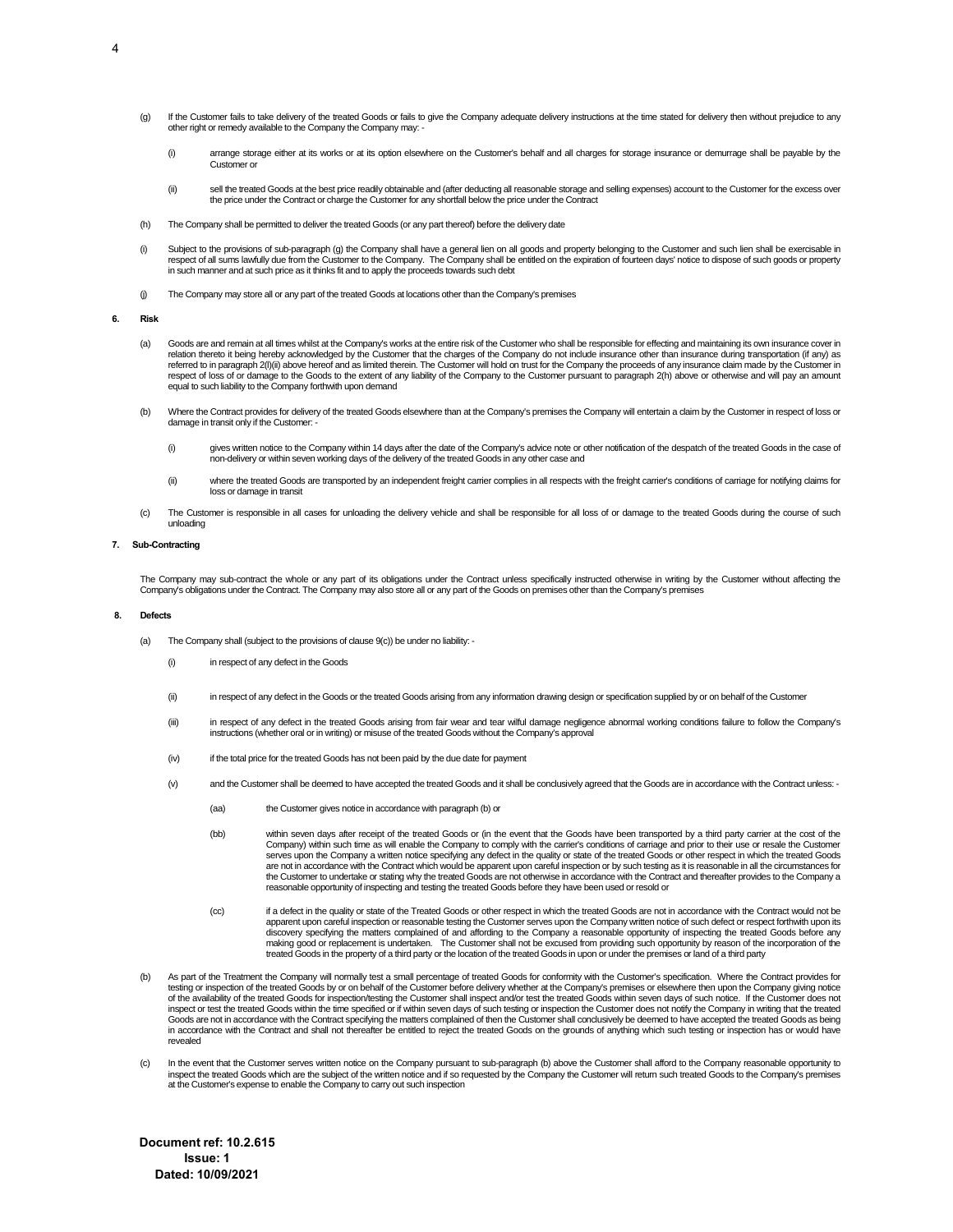- (d) If the treated Goods referred to in any written notice served by the Customer pursuant to sub-paragraph (b) are found by the Company to be faulty as a result of Treatment or damaged as a result of the acts of omissions of the Company or its employees or agents ("the defective treated Goods") the Company will at its option and subject always to the provisions of Condition 9(c):
	- (i) repeat the Treatment or any part of it or take such other steps as the Company considers necessary or
	- (ii) credit the Customer with the appropriate part of the cost of faulty Treatment or damage to the defective treated Goods and
	- (iii) the reasonable cost of returning the defective treated Goods to the Company's premises

## **9. Liability**

- (a) The Customer expressly holds itself out as making the Contract in the course of a business
- (b) Except as expressly provided in these Conditions all warranties statements terms and conditions or undertakings which may be implied by statute common law custom of the trade or otherwise are hereby excluded
- (c) The Company does not exclude liability for:
	- (i) death or personal injury resulting from its negligence or that of its employees
	- (ii) direct physical damage to or physical loss of the property of the Customer resulting from the Company's its employees' or agents' negligent acts or omissions and which arise out of the performance of its obligations under the Contract

provided that the Company's liability under this sub-paragraph (c)(ii) shall not exceed the lesser of £500 or three times the Contract price in aggregate in respect of any one event or series of events

- (d) Subject to sub-paragraph (c) the Company will not be liable to the Customer for any:
	- (i) direct loss damage or injury and/or
	- (ii) indirect consequential or special loss damage or injury (including but without limitation financial loss loss of profits loss of business or contracts loss of operating time or loss of use)

whether foreseeable or not to the Customer or to the Customer's property howsoever whensoever or wheresoever arising whether by reason of any representation or any implied warranty condition or other term or duty at common law or under statute or under the express terms of the Contract (and whether caused by the negligence of the Company or otherwise) or otherwise in respect of or in connection with the Treatment of the Goods or their use or resale by the Customer except as expressly provided in these Conditions

- (e) The weight or quantity of the treated Goods printed upon the Company's advice/despatch note shall be final unless the Customer shall have given written notice of any discrepancy in weight or quantity within seven days after receipt of the treated Goods and has thereafter given the Company a reasonable opportunity of witnessing a verification of the treated<br>Goods before they have been used processe weight or quantity of treated Goods (being the norm in the industry for losses during Treatment of Goods)
- (f) In the event that the Customer requires cover in respect of loss or damage not otherwise provided for in these Conditions such requirements shall be notified to the Company and<br>the Company will endeavour to submit a re
- (g) The Company is concerned to ensure that the price of Treatment remains competitive and taking into account:
	- (i) the fact that the Customer is in a better position than the Company to know or ascertain the amount of any loss which will arise out of any defect in the treated Goods
	- (ii) the fact that the extent of the damage that might be caused or alleged to be caused to the Customer or to the Goods is disproportionate to the amount that can reasonably be charged (and is charged) by the Company to the Customer for the Treatment
	- (iii) the terms and conditions upon which the Company's own suppliers are prepared to supply goods and services to the Company this must necessarily involve the incorporation of the terms and conditions set out in this Condition 9

#### **10. Acknowledgment**

- (a) The Customer acknowledges and accepts that Treatment carries risks to the Goods including but not limited to cracking distortion failure to respond segregation hardenability and sharp corners dependent upon such factors as manufacturing history size and sections for which the Customer accepts full responsibility and the Customer enters into the Contract on such basis
- b) Accordingly the Customer shall be responsible for ensuring that the Goods are suitable for Treatment. If prior to or at any time during Treatment the Company forms the opinion in<br>its absolute discretion that the Goods a Treatment forthwith and will notify the Customer as soon as reasonably practicable. The Company will invoice the Customer for costs incurred and Treatment actually carried out and Condition 3 shall otherwise apply to payment as if Treatment had been completed. Unless otherwise agreed in writing by the Company the Customer shall collect the Goods<br>at its own risk and expense from the Company's pre unsuitable for Treatment in the absence of which the Company may at its election apply the provisions of Condition 5(g)(i) and (ii) as if they referred to the Goods
- (c) Save as provided by Condition 2(j) any advice as to Treatment given by the Company will be on the basis of information specifications drawings and technical descriptions provided by the Customer and will be subject to the provisions of Condition 11(a) and as otherwise provided in these Conditions

#### **11. Indemnity**

- (a) The Customer shall indemnify and keep the Company indemnified from and against any liability of any kind to any third party howsoever arising (whether in contract tort or otherwise and including but not limited to liability arising from the negligence of the Company or from the negligence of any person for whom the Company is vicariously liable) in respect of or in connection with: -
	- (i) any defect in the Goods and/or
	- (ii) any inadequate or inaccurate instructions information specifications drawings or technical descriptions given by the Customer its employees or agents relating to the Treatment of the Goods and/or